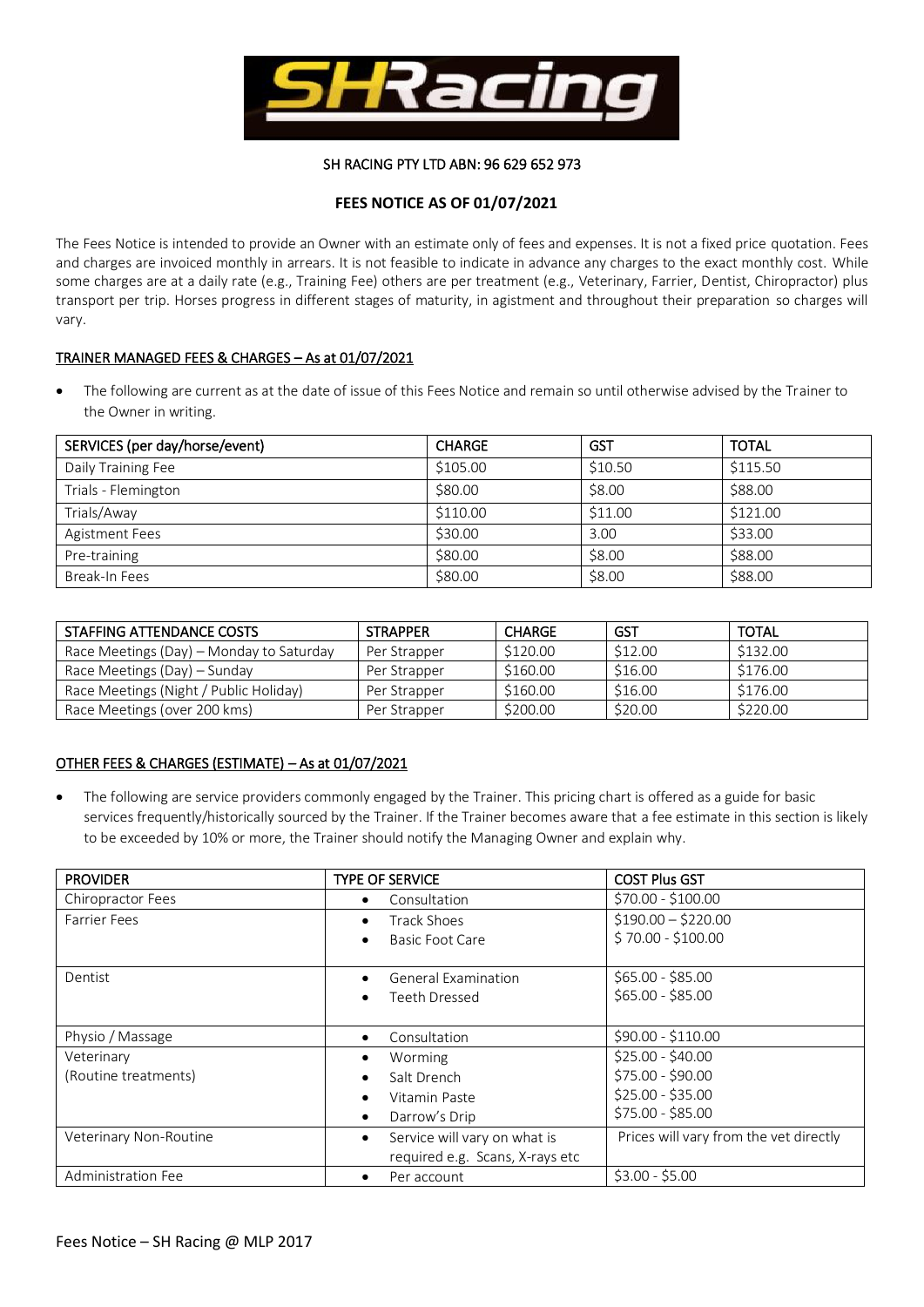

### **FEES NOTICE AS OF 01/07/2021- Continued**

# Notes:

Charges incurred for any therapeutics, applications, tests, sampling, ointments and/or medicines applied to the horse for specific treatments will be identified on the Training Invoice issued to the Owner for reimbursement, in addition to the charge for any General Examination.

For other than emergency treatment, prior approval will be sought from the Owner where an individual treatment will likely exceed \$2,000 (incl GST) in cost.

| <b>PROVIDER</b>                         | <b>TYPE OF SERVICE</b>                                             | <b>COST Plus GST</b> |
|-----------------------------------------|--------------------------------------------------------------------|----------------------|
| <b>Transport (Various</b><br>Locations) | Flemington To Monee Valley                                         | \$100.00 - \$120.00  |
|                                         | Flemington to Cranbourne, Werribee                                 | \$150.00 - \$175.00  |
|                                         | Flemington to Sandown, Caulfield, Kyneton,<br>Kilmore              | \$175.00 - \$190.00  |
|                                         | Flemington to Ballarat, Pakenham, Mornington,<br>Geelong, Seymour  | \$200.00 - \$220.00  |
|                                         | Flemington to Bendigo, Ararat                                      | \$250.00 - \$275.00  |
|                                         | Flemington to Donald, Moe, Sale, Tatura,<br>Wangaratta             | \$275.00 - \$290.00  |
|                                         | Flemington to Echuca, Hamilton, Stawell, Swan<br>Hill, Warrnambool | \$350.00 - \$400.00  |
|                                         | Other transport costs vary dependant where                         | \$100.00 >           |

the horse is being transported

## OTHER FEES & CHARGES TRANSPORT (Estimate only)– As at 01/07/2021

### OTHER FEES & CHARGES

| RACE ENTRY FEES & CHARGES                  | <b>CHARGE</b> |  |
|--------------------------------------------|---------------|--|
| <b>Scratching Fee</b>                      | \$240.00      |  |
| Nomination Fee (group races, listed races) | Varv          |  |

- Race entry fees are not included in this Fees Notice they will be additional and depend on the race. The Trainer should inform the Managing Owner of these as soon as practicable once known.
- All race nomination, acceptance, non-acceptance, and scratching fees are set by PRAs and/or Race Clubs and are passed on to the Owner/s at cost. They should be checked with each relevant PRA or Race Club. In each state or territory, they are set out at:

#### WHETHER INTEREST MAY BE CHARGED BY THE TRAINER ON OVERDUE TRAINING FEES AND/OR DISBURSEMENTS

☒ The Trainer reserves the right to charge interest on any overdue Training Fees and/or Training Disbursements as permitted under the TOR Rules. If charged, it will be charged at the rate of *2%.*